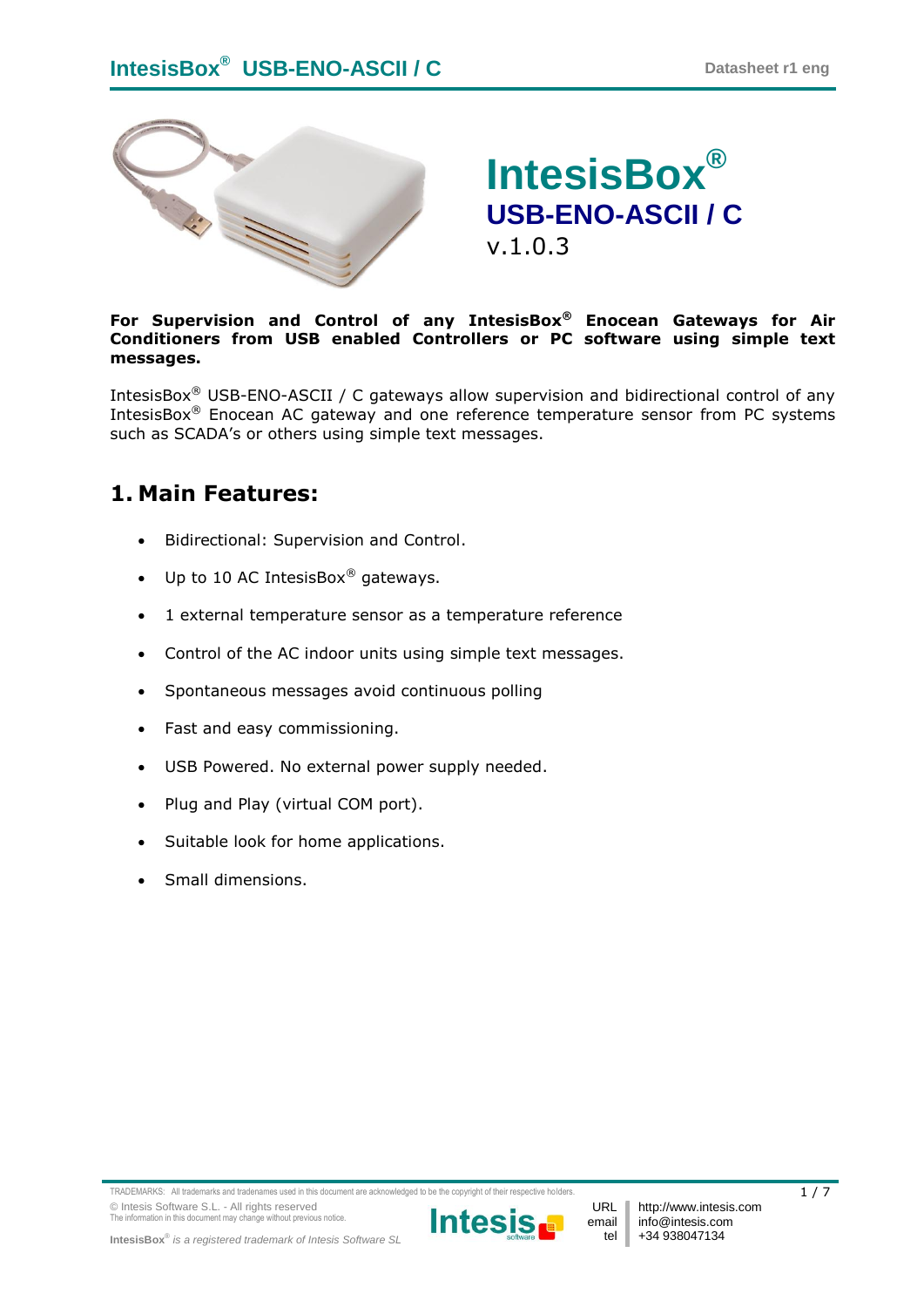## **2. Typical application**

In [Figure 2.1](#page-1-0) it is shown a typical integration example using the USB-ENO-ASCII / C to control and supervise up to 10 IntesisBox® EnOcean AC Interfaces.



<span id="page-1-0"></span>**Figure 2.1** Integration example

TRADEMARKS: All trademarks and tradenames used in this document are acknowledged to be the copyright of their respective holders. 2 / 7 7 © Intesis Software S.L. - All rights reserved The information in this document may change without previous notice.



http://www.intesis.com info@intesis.com +34 938047134

URL email tel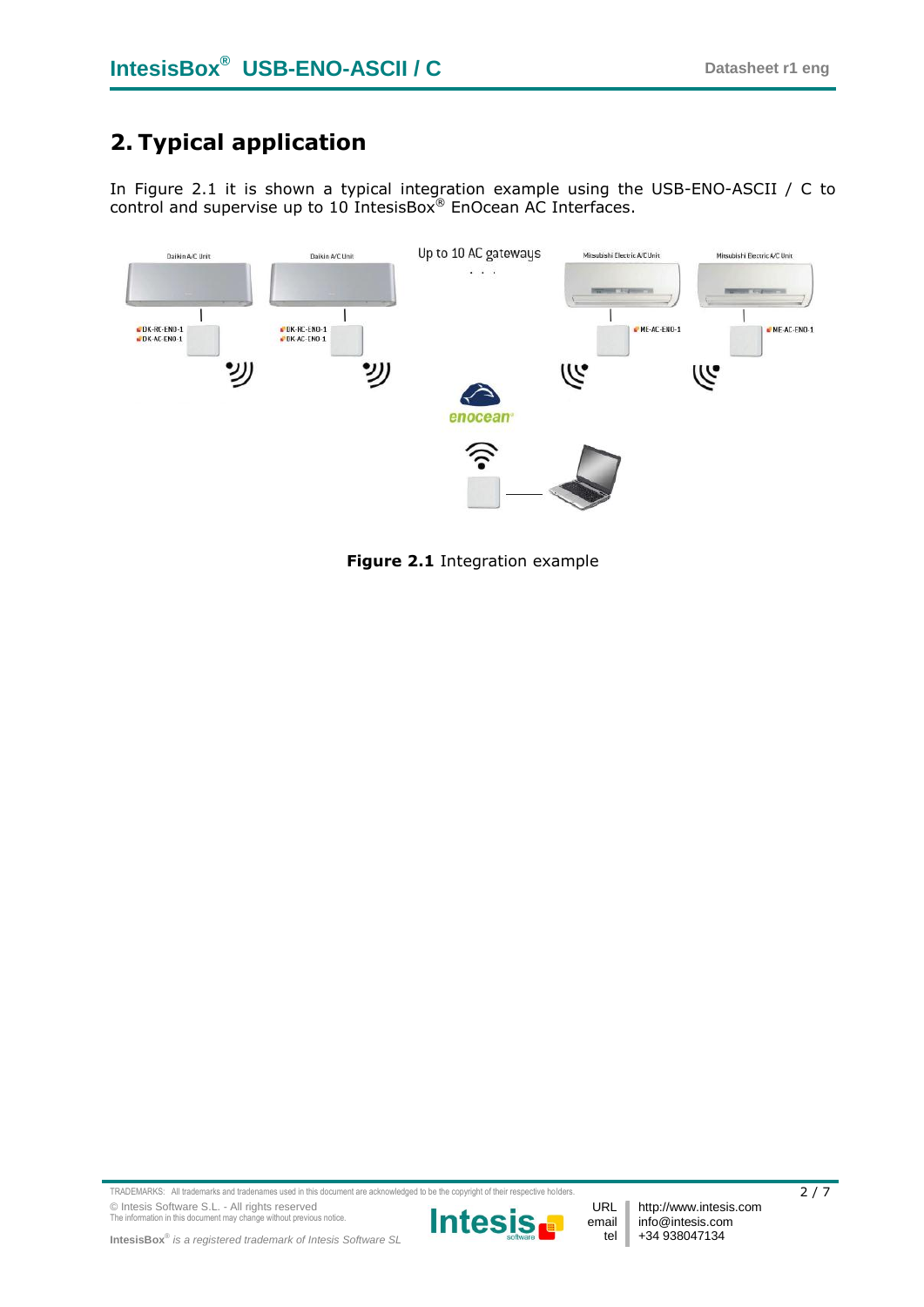### **3. EnOcean Interface**

| <b>EnOcean Interface</b>    |                                                                                |
|-----------------------------|--------------------------------------------------------------------------------|
| <b>References</b>           | USB-ENO-ASCII: Transceiver @ 868 MHz<br>USB-ENO-ASCII-C: Transceiver @ 315 MHz |
| <b>Devices</b><br>supported | Up to 10 IntesisBox <sup>®</sup> AC gateways<br>1 external temperature sensor  |

#### **Table 3.1** General features

| Coverage<br>distance | <b>Conditions</b>                                                                                                                               |
|----------------------|-------------------------------------------------------------------------------------------------------------------------------------------------|
| $<$ 30 m             | Under ideal conditions: Broad room, no obstacles and good antenna position.                                                                     |
| < 20 m               | The room is filled with furniture and people And penetration through up to 5<br>dry walls or up to 2 brick walls or up to 2 aero concrete walls |
| < 10 m               | Identical to the previous case but the receiver is placed to a room corner or<br>range along a narrow floor.                                    |
| < 1 m                | Metal-reinforced ceilings at upright penetration angle (in strong dependence<br>of reinforcement density and antenna positions).                |

**Table 3.2** Device coverage distance

TRADEMARKS: All trademarks and tradenames used in this document are acknowledged to be the copyright of their respective holders. 3 / 7 © Intesis Software S.L. - All rights reserved The information in this document may change without previous notice.



email tel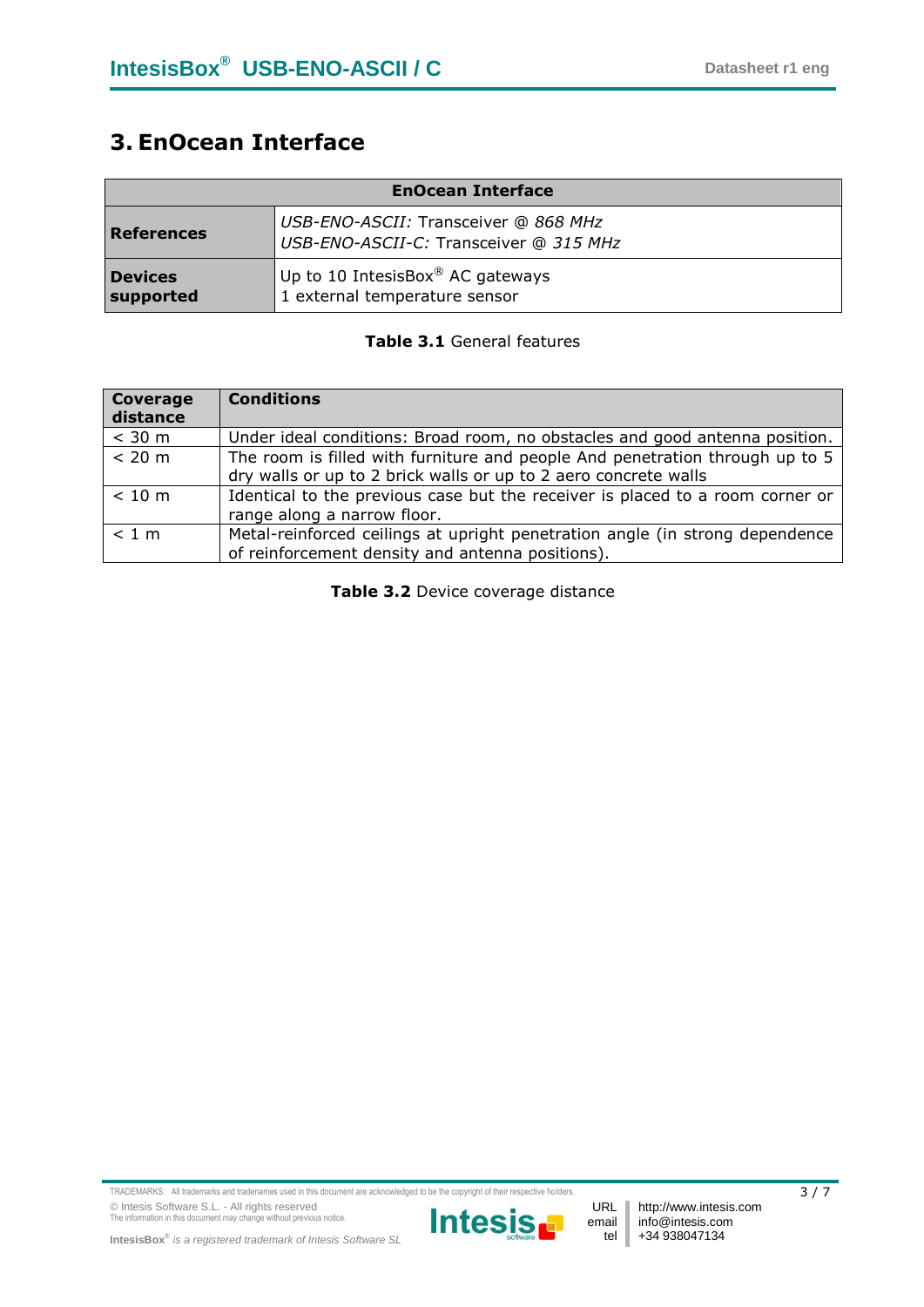## **4. ASCII serial (USB) Interface**

- The USB bus is used to power up the gateway so no external power supply is needed.
- Plug and Play. When the gateway is connected to the computer's USB port, a virtual COM port is generated and the gateway can be used right away without any configuration.
- The IntesisBox<sup>®</sup> can be configured to notify any change in the AC indoor unit variables to the control system, sending spontaneous messages. This working mode avoids the control system to perform continuous polling.
- Serial port communication settings:

| <b>Baud rate</b>    | 9600 bps  |
|---------------------|-----------|
| <b>Stop bit</b>     |           |
| <b>Data bits</b>    | ឧ         |
| <b>Flow control</b> | none      |
| <b>Parity</b>       | No parity |

**Table 4.1** Serial port communication settings

 Communication using simple ASCII text messages listed in the user manual. The AC variables can be easily read/written with these simple messages.



URL email tel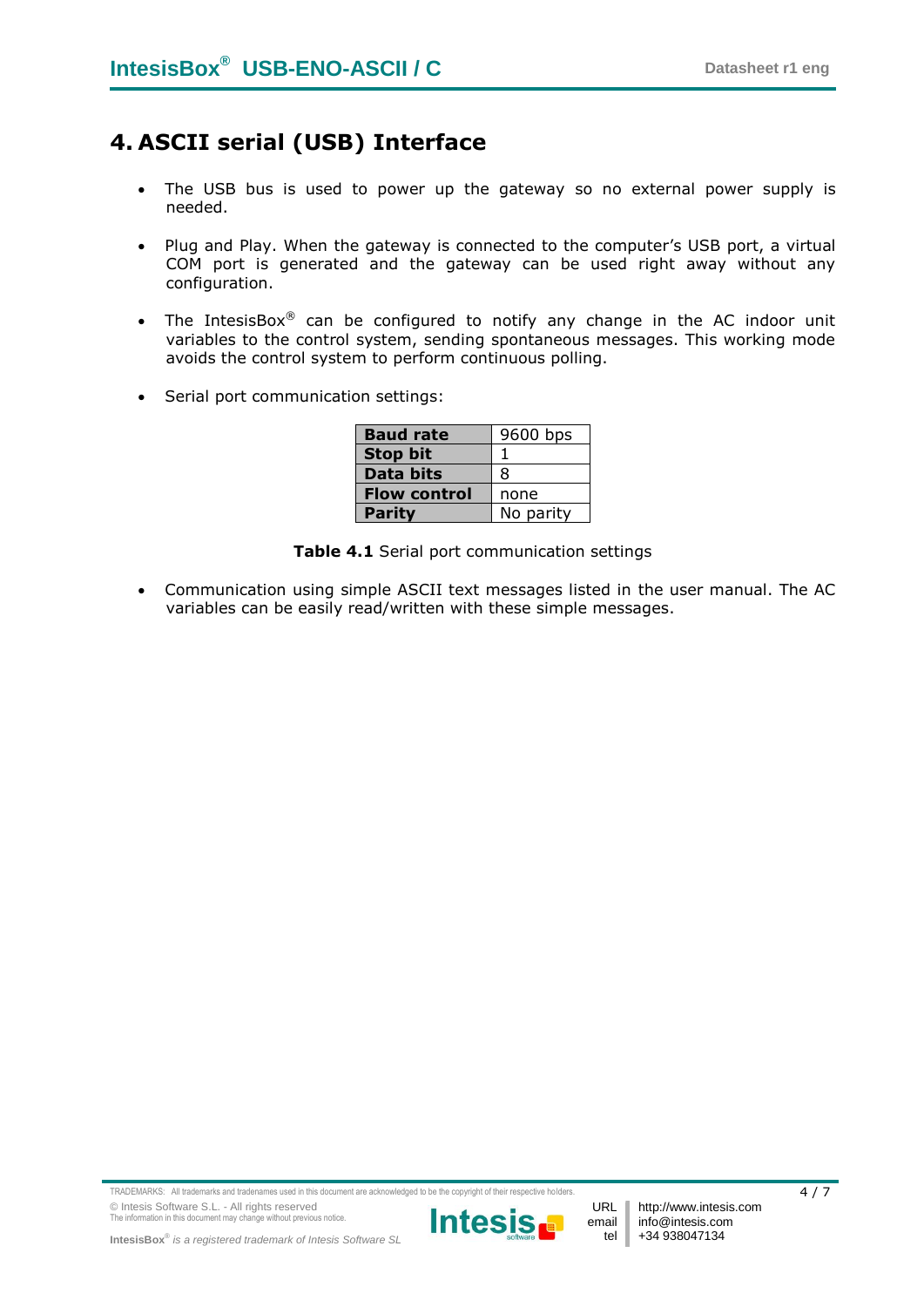## **5. EnOcean Interoperability Table**

In this section there is a list of the allowed devices

#### *5.1 Compatible IntesisBox® Air conditioner gateways*

In [Table 5.1](#page-4-0) the compatible IntesisBox® AC gateways are listed.

| <b>USB-ENO-ASCII</b> | <b>USB-ENO-ASCII-C</b> |
|----------------------|------------------------|
| ME-AC-ENO-1          | ME-AC-ENO-1-C          |
| DK-AC-ENO-1          | DK-AC-ENO-1-C          |
| DK-RC-ENO-1          | DK-RC-ENO-1-C          |

#### Table 5.1 **Device compatibility**

<span id="page-4-0"></span>The IntesisBox® Air conditioner gateways use all the following EEP's:

| <b>EEP</b>       | EEP $1$ description                                                                                                             |
|------------------|---------------------------------------------------------------------------------------------------------------------------------|
| $[07-10-03]$     | Temperature Sensor; Set Point Control                                                                                           |
| $[07 - 20 - 10]$ | HVAC Components. Generic HVAC interface. Functions: Mode, vane<br>position, fan speed, sensors and on/off                       |
|                  | [07-20-11]   HVAC Components. Generic HVAC interface. Functions: Error control:<br>AC Error code, Error states and disablements |

Any EnOcean IntesisBox® AC gateways not specified in this list might not be compatible. To check the model compatibility, contact your USB-ENO-ASCII / C supplier for this.

#### *5.2 Compatible temperature sensors*

Any temperature sensor using one of the following EEPs can be used with the USB-ENO-ASCII

| <b>EEP Rx</b>    | <b>EEP</b> description                    |
|------------------|-------------------------------------------|
| $[07-02-04]$     | Temperature Sensor. Range -10°C to +30°C  |
| $[07 - 02 - 05]$ | Temperature Sensor. Range 0°C to +40°C    |
| $[07-02-06]$     | Temperature Sensor. Range +10°C to +50°C  |
| $[07 - 02 - 07]$ | Temperature Sensor. Range +20°C to +60°C  |
| $[07-02-11]$     | Temperature Sensor. Range -50°C to +30°C  |
| $[07-02-12]$     | Temperature Sensor. Range -40°C to +40°C  |
| $[07-02-13]$     | Temperature Sensor. Range -30°C to +50°C  |
| $[07-02-14]$     | Temperature Sensor. Range -20°C to +60°C  |
| $[07-02-15]$     | Temperature Sensor. Range -10°C to +70°C  |
| $[07-02-16]$     | Temperature Sensor. Range 0°C to +80°C    |
| $[07-02-17]$     | Temperature Sensor. Range +10°C to +90°C  |
| $[07-10-xx]$     | Room controller panel. Range 0°C to +40°C |

#### 1 EnOcean Equipment Profiles (EEP) V2.1

-

TRADEMARKS: All trademarks and tradenames used in this document are acknowledged to be the copyright of their respective holders.  $5/7$ 

© Intesis Software S.L. - All rights reserved The information in this document may change without previous notice.



URL email tel

**IntesisBox**® *is a registered trademark of Intesis Software SL*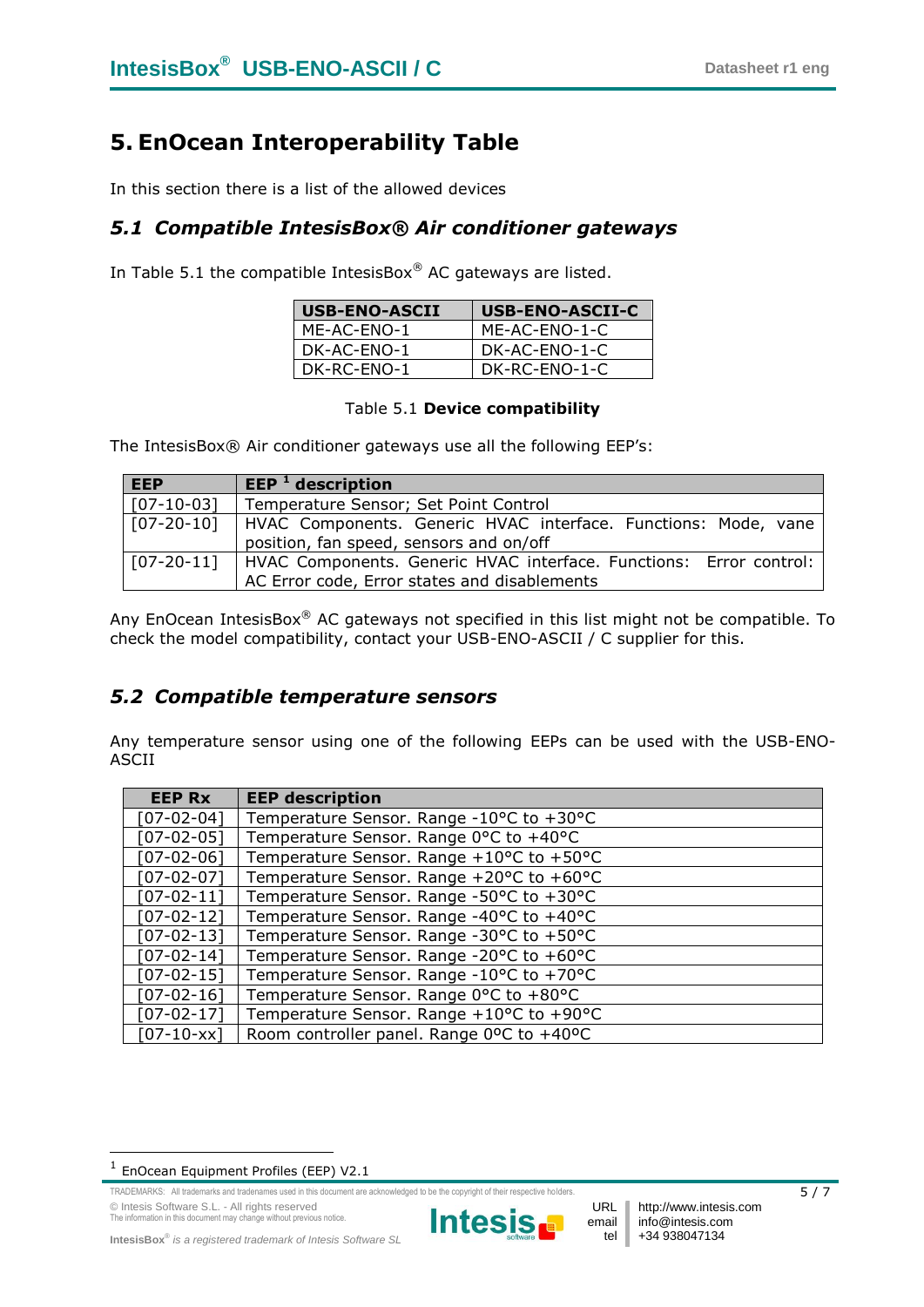TRADEMARKS: All trademarks and tradenames used in this document are acknowledged to be the copyright of their respective holders. 6 / 7 © Intesis Software S.L. - All rights reserved The information in this document may change without previous notice.



URL | http://www.intesis.com info@intesis.com +34 938047134

email tel